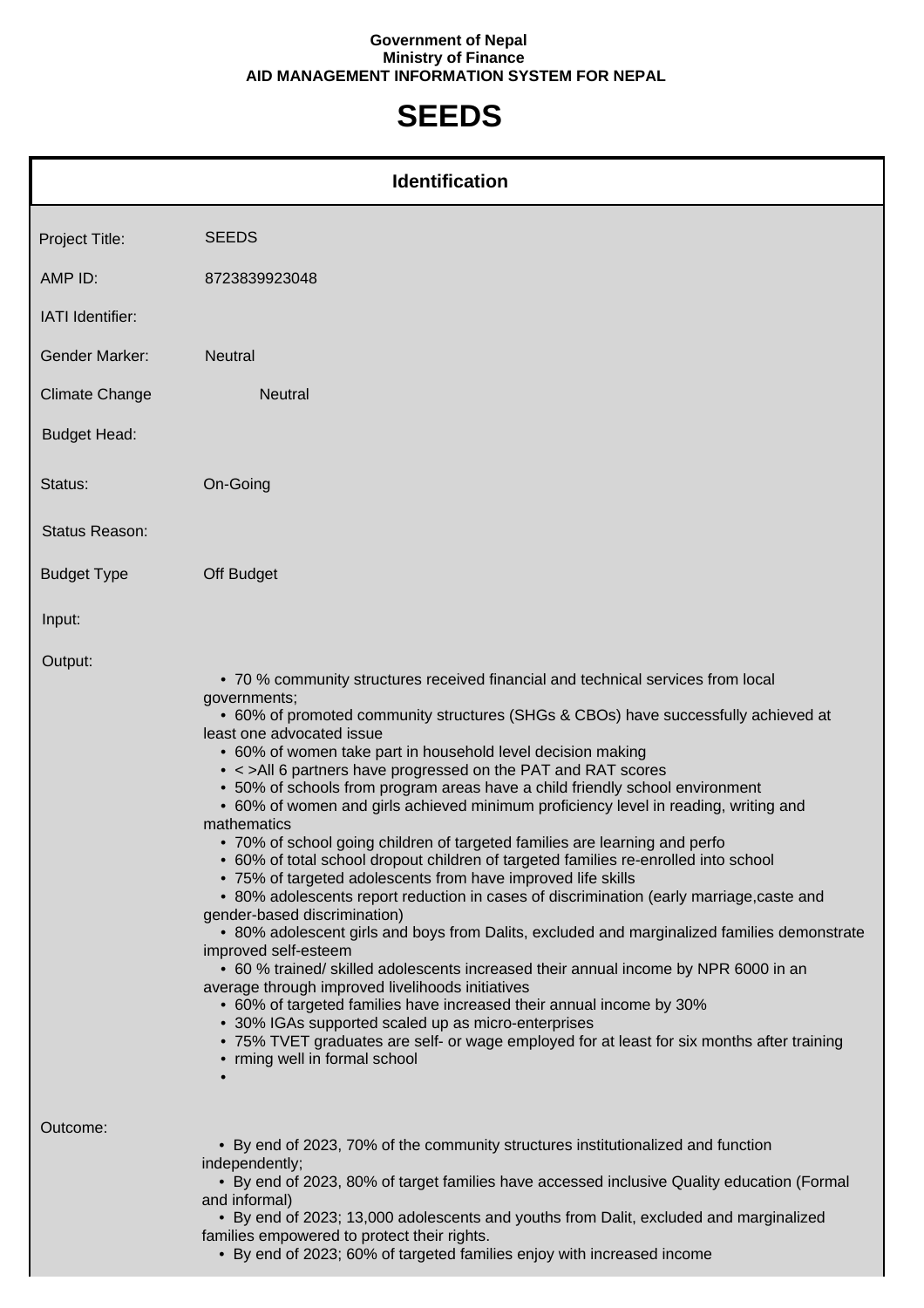| Impact:           | By end of 2023, 10,000 marginalized families have an improved well-being and dignified life in<br>the selected Rural Municipalities and Municipality of Rolpa, Pyuthan, Dang and Kapilbastu<br>district |
|-------------------|---------------------------------------------------------------------------------------------------------------------------------------------------------------------------------------------------------|
| Treasury Type:    |                                                                                                                                                                                                         |
| Humanitarian Ald: | <b>No</b>                                                                                                                                                                                               |
|                   |                                                                                                                                                                                                         |
|                   |                                                                                                                                                                                                         |
|                   |                                                                                                                                                                                                         |
|                   |                                                                                                                                                                                                         |
|                   |                                                                                                                                                                                                         |
|                   |                                                                                                                                                                                                         |
|                   |                                                                                                                                                                                                         |
|                   |                                                                                                                                                                                                         |
|                   |                                                                                                                                                                                                         |
|                   |                                                                                                                                                                                                         |
|                   |                                                                                                                                                                                                         |
|                   |                                                                                                                                                                                                         |
|                   |                                                                                                                                                                                                         |

|                                       |            | <b>Planning</b> |
|---------------------------------------|------------|-----------------|
| Date of Agreement                     | 2019-01-01 |                 |
| Date of effectiveness 2019-01-01      |            |                 |
| Proposed Start Date 2019-01-17        |            |                 |
| <b>Actual Start Date</b>              | 2019-01-01 |                 |
| Planned Completion 2023-01-31<br>Date |            |                 |

| Location       |            |  |
|----------------|------------|--|
| Location       | Percentage |  |
| Rolpa (Liwang) | 25.0%      |  |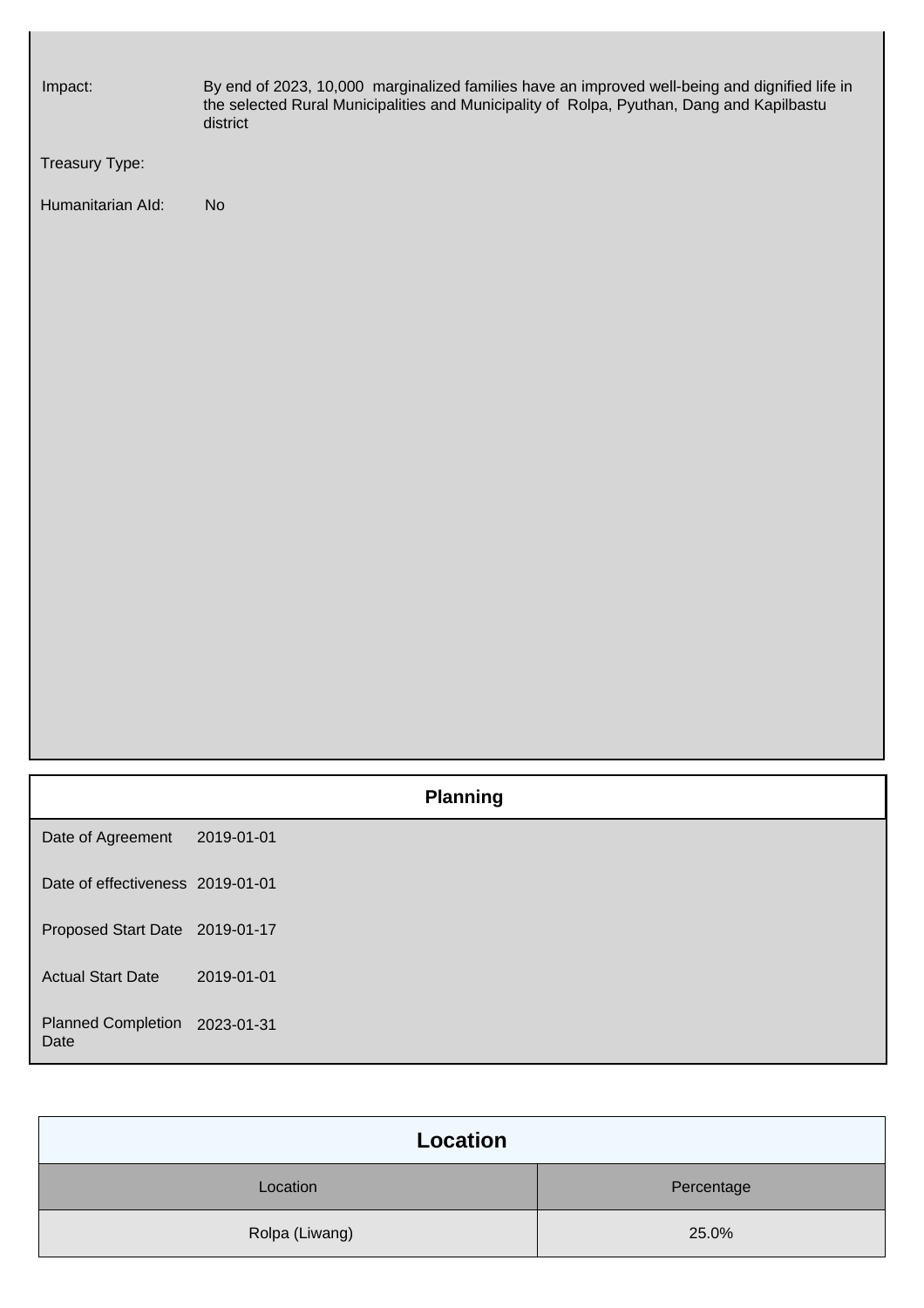| Location                   | Percentage |
|----------------------------|------------|
| Pyuthan (Pyuthan Khalanga) | 20.0%      |
| Dang Deukhuri (Ghorahi)    | 25.0%      |
| Kapilvastu (Taulihawa)     | 30.0%      |

| <b>National Plan</b>                                                      |            |  |
|---------------------------------------------------------------------------|------------|--|
| Program                                                                   | Percentage |  |
| [Education] [Social Development Policy] [National Development Plan (NDP)] | 100.0%     |  |

| <b>Sector</b>                           |            |  |
|-----------------------------------------|------------|--|
| Sector                                  | Percentage |  |
| Nepal Sector Classification EDUCATION 0 | 100.0%     |  |

| <b>Implementing/Executing Agency</b>         |        |  |
|----------------------------------------------|--------|--|
| <b>Implementing Agency</b>                   |        |  |
| <b>NGOs</b>                                  | 0.0%   |  |
| <b>Executing Agency</b>                      |        |  |
| <b>Stromme Foundation</b>                    | 100.0% |  |
| <b>Responsible Organization</b>              |        |  |
| Ministry of Women, Children & Social Welfare | 100.0% |  |
| Donor                                        |        |  |
| <b>Stromme Foundation</b>                    | 0.0%   |  |

| <b>Funding</b>             |                       |                    |                               |            |                     |
|----------------------------|-----------------------|--------------------|-------------------------------|------------|---------------------|
| Transaction<br>Date        | Type of<br>Assistance | Mode of<br>Payment | Post Earthquake<br>Assistance | Commitment | <b>Disbursement</b> |
| <b>UNDISBURSED BALANCE</b> |                       |                    | null                          |            |                     |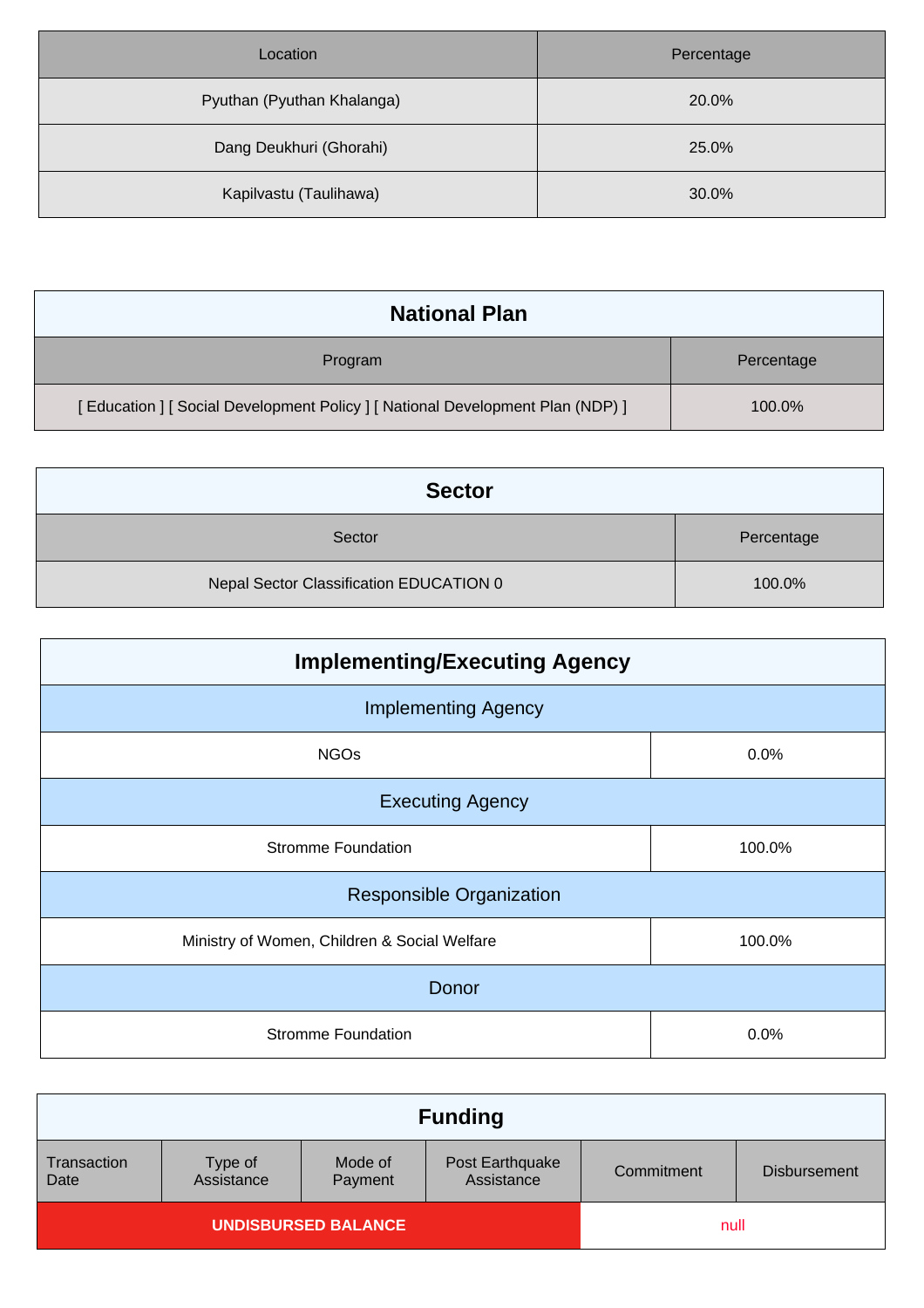| Transaction<br>Date        | Type of<br>Assistance | Mode of<br>Payment | Post Earthquake<br>Assistance | Commitment | <b>Disbursement</b> |
|----------------------------|-----------------------|--------------------|-------------------------------|------------|---------------------|
|                            |                       |                    | <b>Stromme Foundation</b>     |            |                     |
|                            |                       |                    | <b>Actual</b>                 |            |                     |
| 8/1/2019                   | <b>Grant Aid</b>      | Cash               | No                            | 1,666,883  | Ю                   |
| 12/31/2019                 | <b>Grant Aid</b>      | Cash               | No                            | Ю          | 1,332,757           |
| 1/1/2020                   | <b>Grant Aid</b>      | Cash               | No                            | 2,333,125  | Ю                   |
| 6/30/2020                  | <b>Grant Aid</b>      | Cash               | No                            | Ю          | 648,008             |
| 12/31/2020                 | <b>Grant Aid</b>      | Cash               | No                            | Ю          | 779,041             |
| 1/1/2021                   | <b>Grant Aid</b>      | Cash               | No                            | 2,470,769  | 10                  |
| 6/30/2021                  | <b>Grant Aid</b>      | Cash               | No                            | Ŋ          | 638,117             |
| 1/2/2022                   | <b>Grant Aid</b>      | Cash               | No                            | 1,644,418  | Ю                   |
| <b>Total</b>               |                       |                    | 8,115,195                     | 3,397,921  |                     |
| Total (Stromme Foundation) |                       |                    | 8,115,195                     | 3,397,921  |                     |
| <b>UNDISBURSED BALANCE</b> |                       |                    | 4,717,274                     |            |                     |

## **Progress Achieved**

Progress Achieved:

Key Problems:

Steps Taken to Solve Problems: